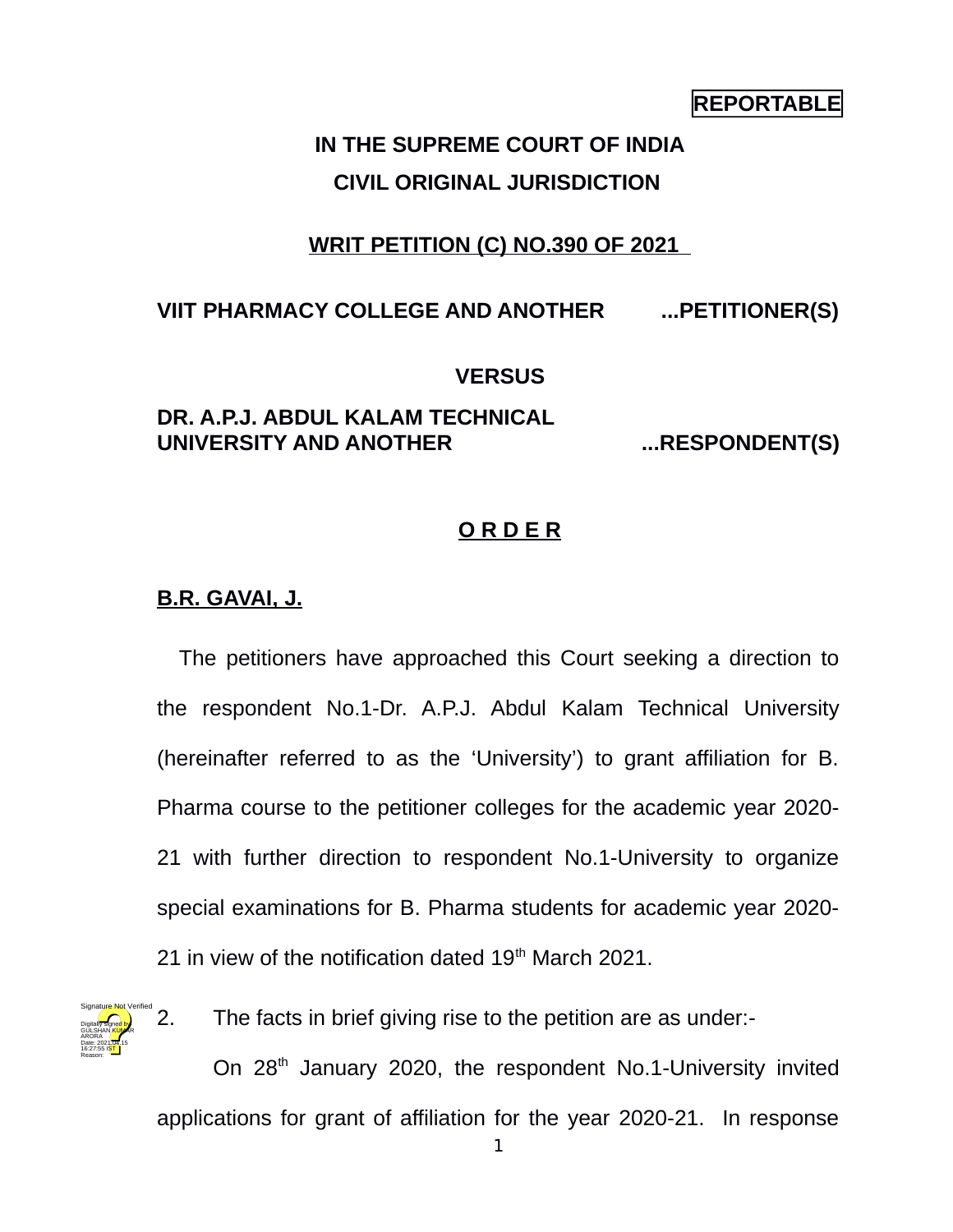thereto, the petitioners submitted applications in the month of February 2020 seeking affiliation for B. Pharma course for the year 2020-21. It is pertinent to note that the Pharmacy Council of India (hereinafter referred to as the 'PCI') granted its approval to the petitioner No.1-VIIT Pharmacy College vide order dated  $10<sup>th</sup>$  April 2020 for conduct of first year B. Pharma course for the academic year 2020-21 with intake capacity of 100 admissions/students. Insofar as the petitioner No.2- RV Institute of Pharmacy is concerned, a similar approval was also granted; however with the intake capacity of 60 admissions/students. The same was subject to submission of consent of affiliation of Examining Authority and NOC of the State Government.

3. In the meantime, the respondent No.2-State of Uttar Pradesh came up with the policy dated  $15<sup>th</sup>$  May 2020 for restricting the number of pharmacy colleges to only two per district. The said policy came to be challenged before the High Court of Allahabad in bunch of petitions being Misc. Single No. 12536 of 2020 filed by Zee College of Pharmacy with companion matters. The Allahabad High Court vide judgment and order dated 2<sup>nd</sup> November 2020, relying on the judgment of this Court in the case of *Pharmacy Council of India v. Dr. S.K. Toshiwal Educational Trusts Vidarbha Institute of Pharmacy and*

2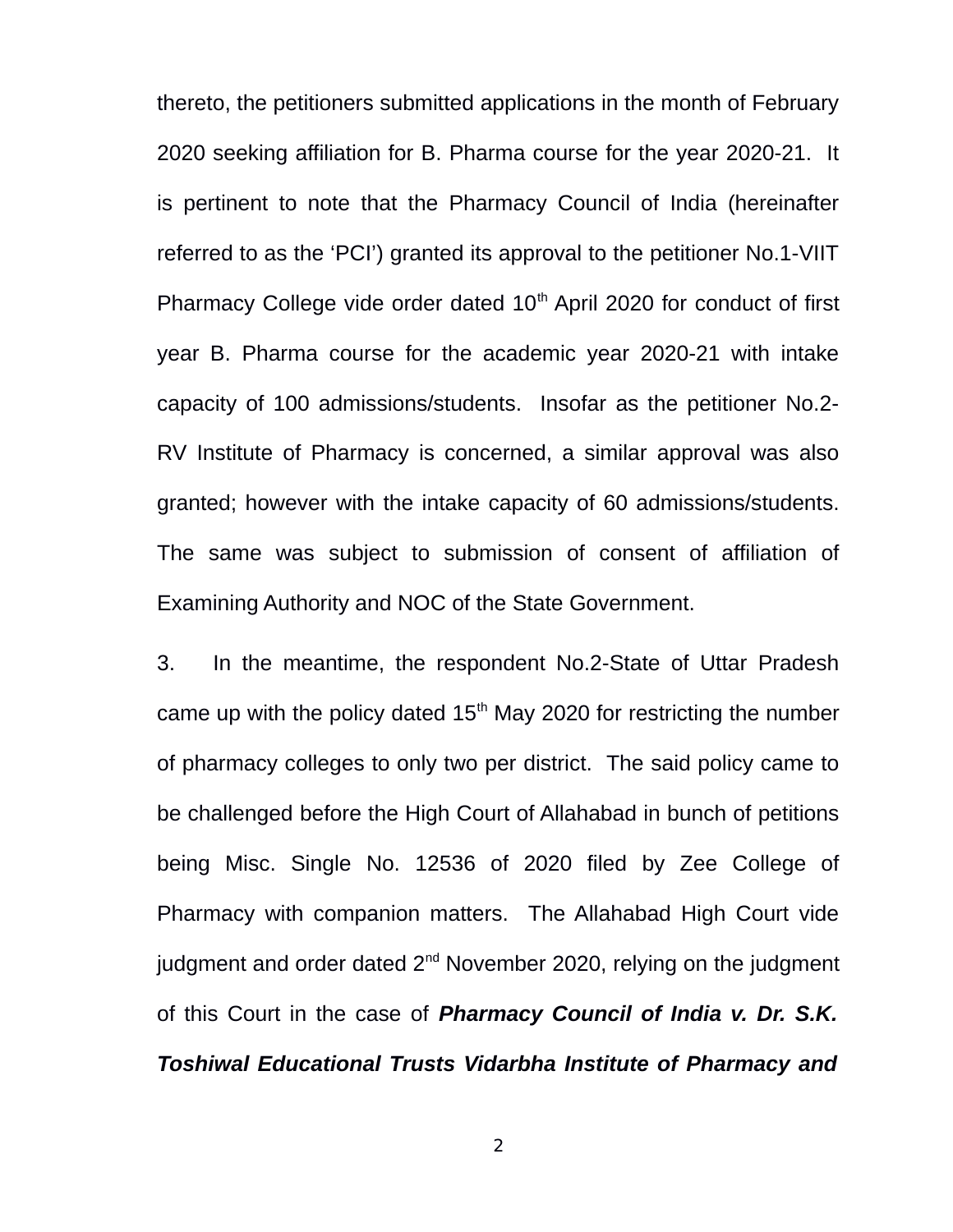Others Etc.<sup>[1](#page-2-0)</sup> set aside the policy dated 15<sup>th</sup> May 2020, only insofar as the petitioners who had approached the High Court. The petitioner institutions therein were permitted to participate in the counselling being conducted for admission to Bachelors of Pharmacy course for the academic year 2020-21.

4. The petitioner No.1, relying on the order of the High Court dated 2<sup>nd</sup> November 2020, also filed writ petition being Misc. Single No. 19510 of 2020 before the Allahabad High Court. The said petition was also allowed and the policy dated  $15<sup>th</sup>$  May 2020 was set aside with respect to the petitioner therein and the respondents were directed to take a decision on the application of the petitioner for affiliation in accordance with law. A similar petition being Misc. Single No. 19509 of 2020 came to be filed by petitioner No.2 which too was allowed on like terms. Likewise, one S.D. College of Sciences had also filed a writ petition being Misc. Single No. 19568 of 2020 which was similarly allowed. All the above three petitions were allowed by the High Court vide order dated 9<sup>th</sup> November 2020.

5. However, the respondent No.1-University vide impugned order dated 7<sup>th</sup> December 2020, rejected the application of S.D. College of Sciences for grant of affiliation. The present petitioners along with one

<span id="page-2-0"></span><sup>1</sup> **2020 SCC OnLine SC 296**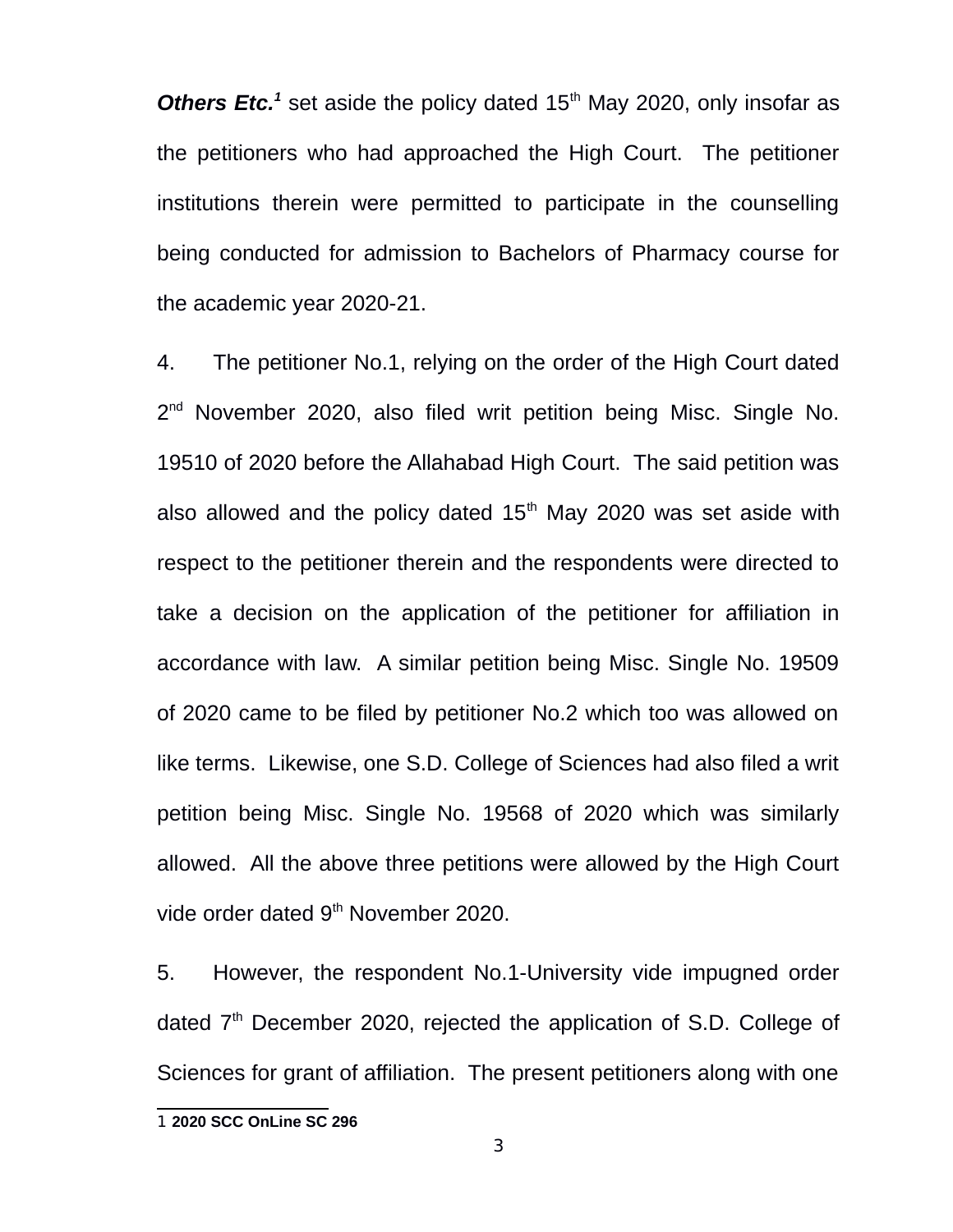another institution thereafter filed Writ Petition (C) No. 1468 of 2020 before this Court in the month of December 2020. This Court vide order dated 12<sup>th</sup> January 2021 stayed the operation of the order dated 7<sup>th</sup> December 2020 passed by respondent No.1-University and tagged the said petition along with Writ Petition (C) No. 1430 of 2020 filed by Rakshpal Bahadur Pharmacy Institute.

6. It is the contention of the petitioners, that in March 2021 though the students of the petitioner colleges were invited to the examination centre, they were not permitted to participate in the exam at the last moment. It is also the contention of the petitioners, that in view of the order dated 5<sup>th</sup> March 2021, passed by this Court in I.A. No.33272 of 2021 in Writ Petition (C) No. 1433 of 2020, students of one Zee College of Pharmacy were permitted to participate in the examination.

7. In the meantime, vide order dated  $19<sup>th</sup>$  March 2021, the State Government, after considering the recommendations made by the Affiliation Committee, has granted conditional affiliation for admission in B. Pharma course, in compliance of the order of the High Court passed in Writ Petition (C) No. 12536 of 2020.

8. Since the respondent No.1-University refused to grant affiliation to the petitioners and has refused to permit their students to appear for

4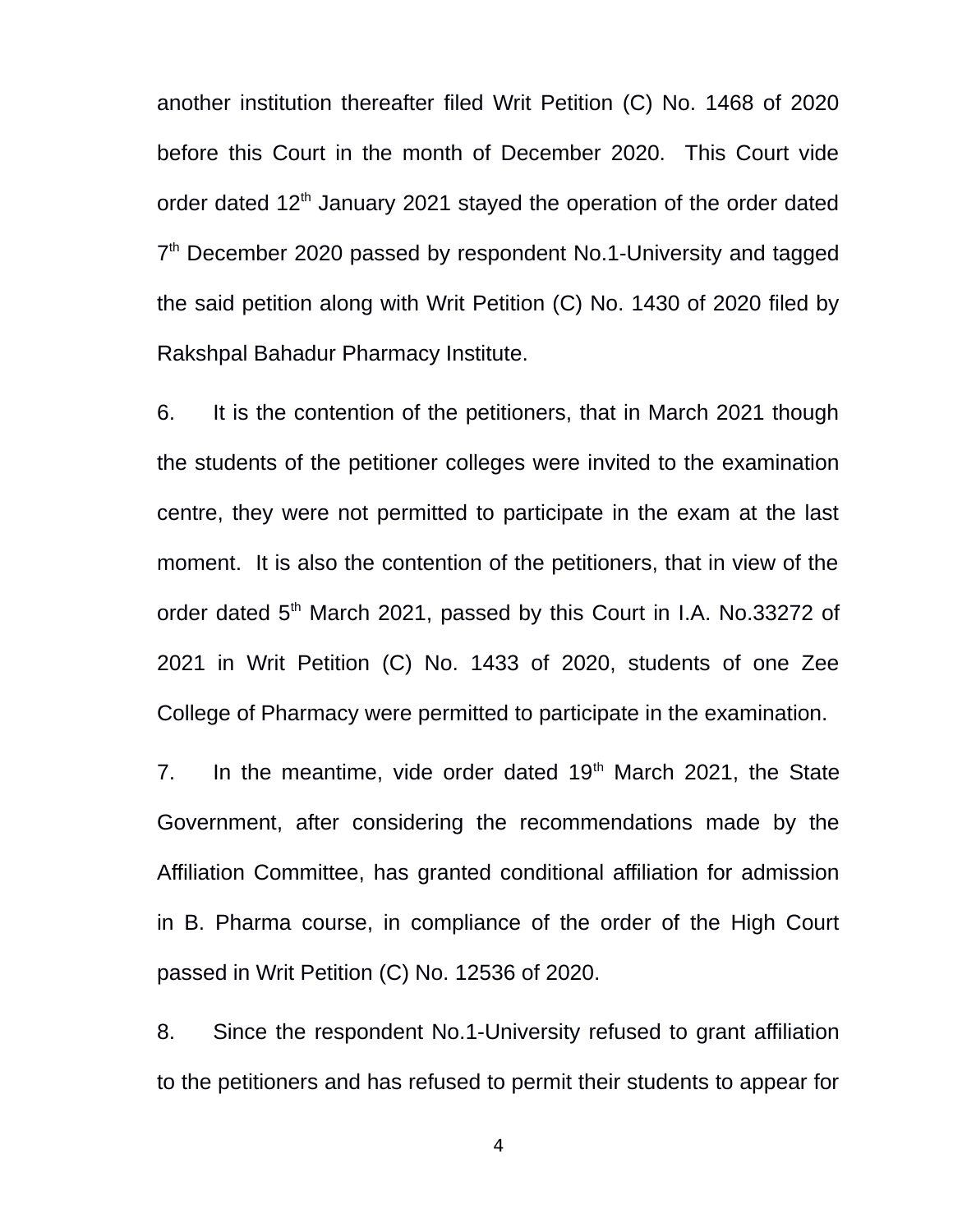the first year B. Pharma examination, the petitioners have approached this Court.

9. This Court, in the case of, *Dr. S.K. Toshiwal Educational*

*Trusts Vidarbha Institute of Pharmacy (supra),* has held as under:-

*"87. In view of the above and for the reasons stated above, it is held that in the field of Pharmacy Education and more particularly so far as the recognition of degrees and diplomas of Pharmacy Education is concerned, the Pharmacy Act, 1948 shall prevail. The norms and regulations set by the PCI and other specified authorities under the Pharmacy Act would have to be followed by the concerned institutions imparting education for degrees and diplomas in Pharmacy, including the norms and regulations with respect to increase and/or decrease in intake capacity of the students and the decisions of the PCI shall only be followed by the institutions imparting degrees and diplomas in Pharmacy. The questions are answered accordingly."* 

10. Indisputably, in the present case, the PCI has granted approval to both the petitioners vide order dated  $10<sup>th</sup>$  April 2020, with intake capacity of 100 and 60 admissions/students respectively. Not only that, the petitions filed by the petitioners challenging the policy decision of the State Government dated  $15<sup>th</sup>$  May 2020, have been allowed by the High Court vide judgment and order dated  $9<sup>th</sup>$ November 2020. Indisputably, the State Government also vide notification dated 19<sup>th</sup> March 2021, has granted conditional affiliation